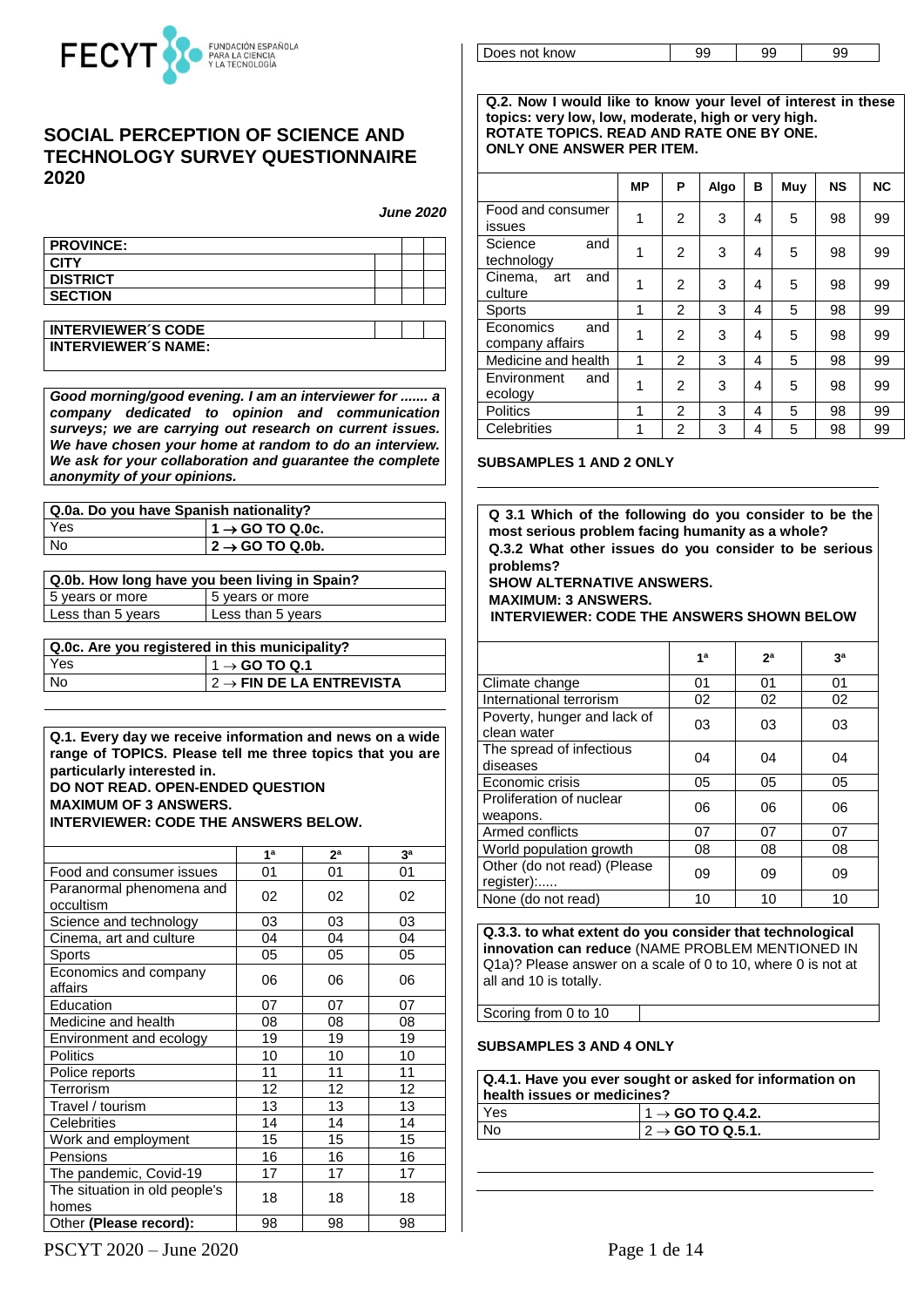**Q.4.2. The last time you looked for or asked for information about health issues or medicines, who or what did you turn to first? READ. Please tick only ONE of the following. Q.4.3. And any others? Please tick only ONE of the following.**

|                                                                                 | 1 <sup>a</sup> | 2а |
|---------------------------------------------------------------------------------|----------------|----|
| Family/ Friends                                                                 | 01             | 01 |
| Acquaintances/Neighbours/<br>Neighbours/ Colleagues/<br>Peers                   | 02             | 02 |
| Internet /Social networks                                                       | 03             | 03 |
| Doctor or nurse                                                                 | 04             | 04 |
| Pharmacist                                                                      | 05             | 05 |
| Practitioner of alternative<br>therapies (such as<br>homeopathy or acupuncture) | 06             | 06 |
| Herbalist                                                                       | 07             | 07 |
| Patient associations                                                            | 08             | 08 |
| Other (Please register).                                                        | 09             | 09 |
| Don't know (Do not read)                                                        | 98             |    |
| No answer (Do not read)                                                         | 99             |    |

**P.5.1. In the last 12 months, have you used the Internet to look up medical or health information for yourself about any medical condition?** Yes and the set of the set of the set of the set of the set of the set of the set of the set of the set of the No 2

| Q.5.2. And in the last 12 months, have you used the<br>Internet to search for information about any type of<br>cancer? |  |  |
|------------------------------------------------------------------------------------------------------------------------|--|--|
| Yes                                                                                                                    |  |  |
| No                                                                                                                     |  |  |

**Q.6.1 Since the beginning of the coronavirus (covid-19) crisis, what has been your main source of information about the disease? READ. ROTATE. SHOW CARD. One answer only.** Internet (digital press, social perturbits and ┱

| Internet (digital press, social networks and<br>other websites) | 01 |
|-----------------------------------------------------------------|----|
| <b>Books</b>                                                    | 02 |
| Written press                                                   | 03 |
| Radio                                                           | 04 |
| Scientific or technical journals                                | 05 |
| Weekly general information magazines                            | 06 |
| Television                                                      | 07 |
| Other (Please record):                                          | 98 |
| None (Do not read)                                              | 97 |
| Does not know (Do not read)                                     | 99 |

### *(ONLY THOSE WHO ANSWERED "INTERNET") Q.6.2. Please tell me through which media in particular. READ AND ANSWER ONE BY ONE. SHOW CARD.*

|                                                         | SI | <b>NO</b>      |
|---------------------------------------------------------|----|----------------|
| Social networks (Facebook,<br>Twitter, etc.)            |    | 2              |
| General digital media (El País,<br>El Mundo, etc.)      |    | 2              |
| Digital media specializing in<br>science and technology |    | 2              |
| Blogs / Forums                                          | 1  | 2              |
| Podcast / Internet radio                                |    | $\mathfrak{p}$ |
| Videos (Youtube or similar sites)                       |    | $\mathfrak{p}$ |
| Wikipedia                                               |    | 2              |
| Other (Please record):                                  |    | 2              |
| Does not know (Do not read)                             | 98 |                |
| No answer (Do not read)                                 | 99 |                |

## **A TODOS**

| P.7. Of the following issues, please tell us the one you<br>consider most important for the exit from the coronavirus<br>crisis. |  |
|----------------------------------------------------------------------------------------------------------------------------------|--|
| The citizens' responsibility                                                                                                     |  |

| The citizens responsibility |    |
|-----------------------------|----|
| Scientific discoveries      |    |
| Government management       |    |
| Do not know/No anwer        | 99 |
|                             |    |

| Q.8.1. If a vaccine to prevent COVID-19 were available<br>tomorrow, would you take it? (SHOW SCALE 1 to 7) |  |  |  |   |            |
|------------------------------------------------------------------------------------------------------------|--|--|--|---|------------|
| No. not at all                                                                                             |  |  |  |   | Absolutely |
|                                                                                                            |  |  |  | 5 |            |

#### **FILTER: Responded 1 to 6 in previous question Q.8.2. Why would you not take it? PRE-CODED DO NOT READ. MULTIPLE CHOICE.**

| There may be risks to your health                                          | 01 |
|----------------------------------------------------------------------------|----|
| I would take the second or third, not the first<br>vaccine that comes out. | 02 |
| I think it will not be effective                                           | 03 |
| I thinks I have already passed COVID-19.                                   | 04 |
| Low risk of infection                                                      | 05 |
| Economic reasons                                                           | 06 |
| Religious reasons                                                          | 07 |
| Other (Please register)                                                    | 98 |
| Do not know/No anwer                                                       | 99 |

**Q.8.3. And thinking about that future vaccine, to what extent do you agree with these statements? Please use a scale of 1 to 7 where 1 means strongly disagree and 7 means strongly agree.**

*ROTATE TOPICS. READ AND RATE ONE AT A TIME. ONLY ONE RESPONSE PER ITEM. SHOW CARD.*

|                                                                                                 | $1 - 7$ | NS (No<br>leer) | NC (No<br>leer) |
|-------------------------------------------------------------------------------------------------|---------|-----------------|-----------------|
| Coronavirus vaccination should be<br>mandatory for everyone.                                    |         | 97              | 99              |
| I need to have all the information about<br>the coronavirus vaccine before I get<br>vaccinated. |         | 97              | 99              |
| My health is very good, so I don't need<br>a vaccine to prevent coronavirus                     |         | 97              | 99              |

Q.9. Now I would like you to tell me whether you consider yourself to be very little, a little, somewhat, fairly or very knowledgeable about each of these topics.

#### *ROTATE TOPICS. READ AND RATE ONE BY ONE. ONLY ONE ANSWER PER ITEM.*

|                            | Very<br>little | little         | somj<br>ehow | в | Very<br>muc<br>h | Do<br>not<br>kno<br>w<br>(Do<br>npt<br>read) | <b>No</b><br>answ<br>er<br>(Do<br>not<br>read) |
|----------------------------|----------------|----------------|--------------|---|------------------|----------------------------------------------|------------------------------------------------|
| Science and<br>technology  |                | 2              | 3            | 4 | 5                | 98                                           | 99                                             |
| Medicine and<br>health     |                | $\overline{2}$ | 3            | 4 | 5                | 98                                           | 99                                             |
| Environment and<br>ecology | 1              | 2              | 3            | 4 | 5                | 98                                           | 99                                             |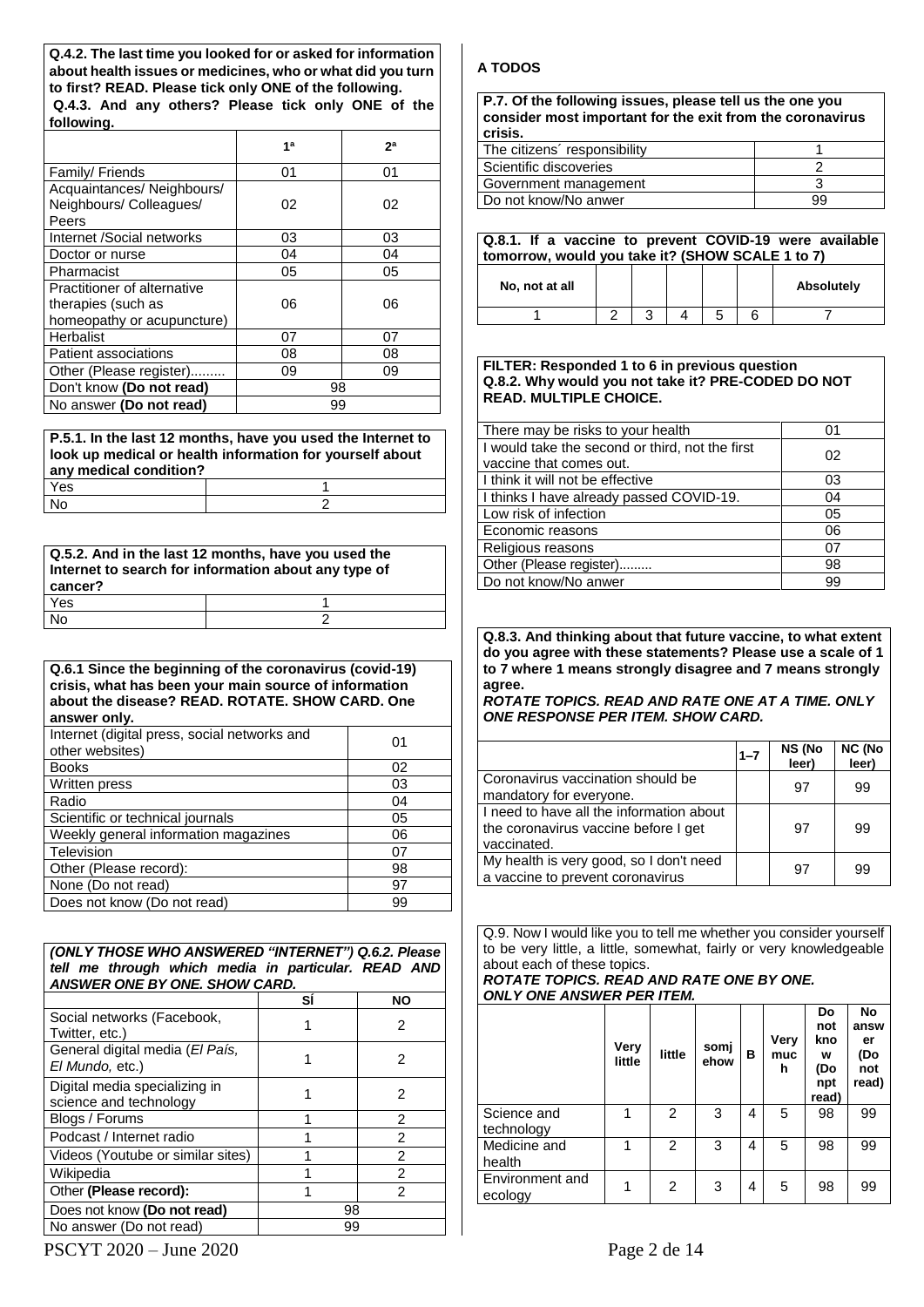### **ONLY SUB-SAMPLE 1**

**Q.10A. Next, we'd like you to tell us how much you value each of the professions or activities I'm going to read out to you. For this we will use a scale from 1 to 5, where 1 means that you value it very little and 5 means that you value it very much. You can use any intermediate score to qualify your opinions.**

#### *ROTATE TOPICS. . READ AND RATE ONE BY ONE. ONE ANSWER PER ITEM. SHOW THE CARD.*

|                      | 1 | $\mathbf{2}$   | 3 | 4 | 5 | Does not<br>know (Do<br>not read | No answer<br>(Do not read) |
|----------------------|---|----------------|---|---|---|----------------------------------|----------------------------|
| Physicians/doctors   | 1 | 2              | 3 | 4 | 5 | 97                               | 99                         |
| Scientists           | 1 | 2              | 3 | 4 | 5 | 97                               | 99                         |
| Engineers            | 1 | 2              | 3 | 4 | 5 | 97                               | 99                         |
| Judges               | 1 | 2              | 3 | 4 | 5 | 97                               | 99                         |
| Sociologists         | 1 | 2              | 3 | 4 | 5 | 97                               | 99                         |
| Journalists          | 1 | 2              | 3 | 4 | 5 | 97                               | 99                         |
| <b>Entrepreneurs</b> | 1 | $\overline{2}$ | 3 | 4 | 5 | 97                               | 99                         |
| Teachers             | 1 | 2              | 3 | 4 | 5 | 97                               | 99                         |
| Clergy               | 1 | 2              | 3 | 4 | 5 | 97                               | 99                         |
| Politicians          | 1 | 2              | 3 | 4 | 5 | 97                               | 99                         |

### **ONLY SUB-SAMPLE 2**

**Q.10B.1 Next I'm going to read out a list of different media. We would like to know through which media you are informed about science and technology issues.**

**Q.10.a. In the first place?**

**Q.10.b. In the second place?**

**Q.10.c. In the third place?**

*READ. ROTATE. SHOW THE CARD*

|                                                                 | 1st | 2nd | 3rd |
|-----------------------------------------------------------------|-----|-----|-----|
| Internet (digital press, social networks and<br>other websites) | 02  | 02  | 02  |
| <b>Books</b>                                                    | 03  | 03  | 03  |
| Written press                                                   | 04  | 04  | 04  |
| Radio                                                           | 05  | 05  | 05  |
| Scientific or technical journals                                | 06  | 06  | 06  |
| Weekly general information magazines                            | 07  | 07  | 07  |
| Television                                                      | 08  | 08  | 08  |
| Other (Please record):                                          | 97  | 97  | 97  |
| None (Do not read)                                              | 98  | 98  | 98  |
| Does not know (Do not read)                                     | 99  | 99  | 99  |

#### **Q.10A.2** *ONLY THOSE WHO HAVE ANSWERED INTERNET (IN POSITION 1, 2 OR 3) in Q.10***. I have been told that you are informed about science and technology over the internet. Please tell me through which media in particular.** *READ AND RESPOND ONE BY ONE. SHOW THE CARD.*

|                                                         | Yes | <b>NO</b> |  |
|---------------------------------------------------------|-----|-----------|--|
| Social networks (Facebook,<br>Twitter, etc.)            |     | 2         |  |
| General digital media (El País,<br>El Mundo, etc.)      |     |           |  |
| Digital media specializing in<br>science and technology |     | 2         |  |
| Blogs / Forums                                          |     | 2         |  |
| Podcast / Internet radio                                |     | 2         |  |
| Videos (Youtube or similar sites)                       |     | 2         |  |
| Wikipedia                                               |     | 2         |  |
| Other (Please record):                                  |     | 2         |  |
| Does not know (Do not read)                             | 98  |           |  |
| No answer (Do not read)                                 | 99  |           |  |

### **ONLY SUB-SAMPLE 1**

| Q.11B. What image do you have of the profession of |                |
|----------------------------------------------------|----------------|
| researcher? Would you say that it is?              |                |
| <b>SHOW THE CARD.</b>                              |                |
| <b>ATTRACTIVE</b><br>1.                            |                |
| Very attractive to young people                    | 1              |
| Unattractive to young people                       | $\overline{2}$ |
| Does not know (Do not read)                        | 98             |
| No answer (Do not read)                            | 99             |
| PERSONALLY REWARDING<br>2.                         |                |
| It is personally rewarding                         | 1              |
| It is not personally rewarding                     | 2              |
| Does not know (Do not read)                        | 98             |
| No answer (Do not read)                            | 99             |
| <b>ECONOMIC</b><br>3.<br>3.                        |                |
| <b>REMUNERATION</b>                                |                |
| Good economic remuneration                         | 1              |
| Poor economic remuneration                         | $\overline{2}$ |
| Does not know (Do not read)                        | 98             |
| No answer (Do not read)                            | 99             |
| <b>SOCIAL RECOGNITION</b><br>4.                    |                |
| With high social recognition                       | 1              |
| With scarce social recognition                     | $\overline{c}$ |
| Does not know (Do not read)                        | 98             |
| No answer (Do not read)                            | 99             |

#### **ONLY SUB-SAMPLE 3 AND 4**

| Q.10C.1. Have you ever used alternative treatments such as<br>homeopathy or acupuncture? |  |  |  |
|------------------------------------------------------------------------------------------|--|--|--|
| Yes                                                                                      |  |  |  |
| No                                                                                       |  |  |  |
| 98 Does not know (Do not read)                                                           |  |  |  |
| 99 No answer (Do not read)                                                               |  |  |  |
|                                                                                          |  |  |  |

| ASK ONLY THOSE WHO ANSWERED "YES" IN Q.10<br>I C.1.<br>  Q.10C.2. The last time you used them, you did so |  |
|-----------------------------------------------------------------------------------------------------------|--|
| I Instead of conventional medical treatments.                                                             |  |
| As a complement to conventional medical                                                                   |  |
| I treatments.                                                                                             |  |
| Does not know (Do not read)                                                                               |  |
| No answer (Do not read)                                                                                   |  |

#### **ASK ONLY THOSE WHO ANSWER "YES" IN Q.10C.1 Q.10C.3 The last time you used them, for what type of ailment did you use them? (PRE-CODED, DO NOT READ). MULTIPLE CHOICE.**

| Cold                        |    |
|-----------------------------|----|
| l Pain                      | 2  |
| Allergies                   |    |
| Skin treatment              |    |
| Digestive                   | 5  |
| Stress, anxiety             | 6  |
| Depression                  |    |
| Cancer                      | 8  |
| Other (Please record):      | 98 |
| None (Do not read)          | 97 |
| Does not know (Do not read) | 99 |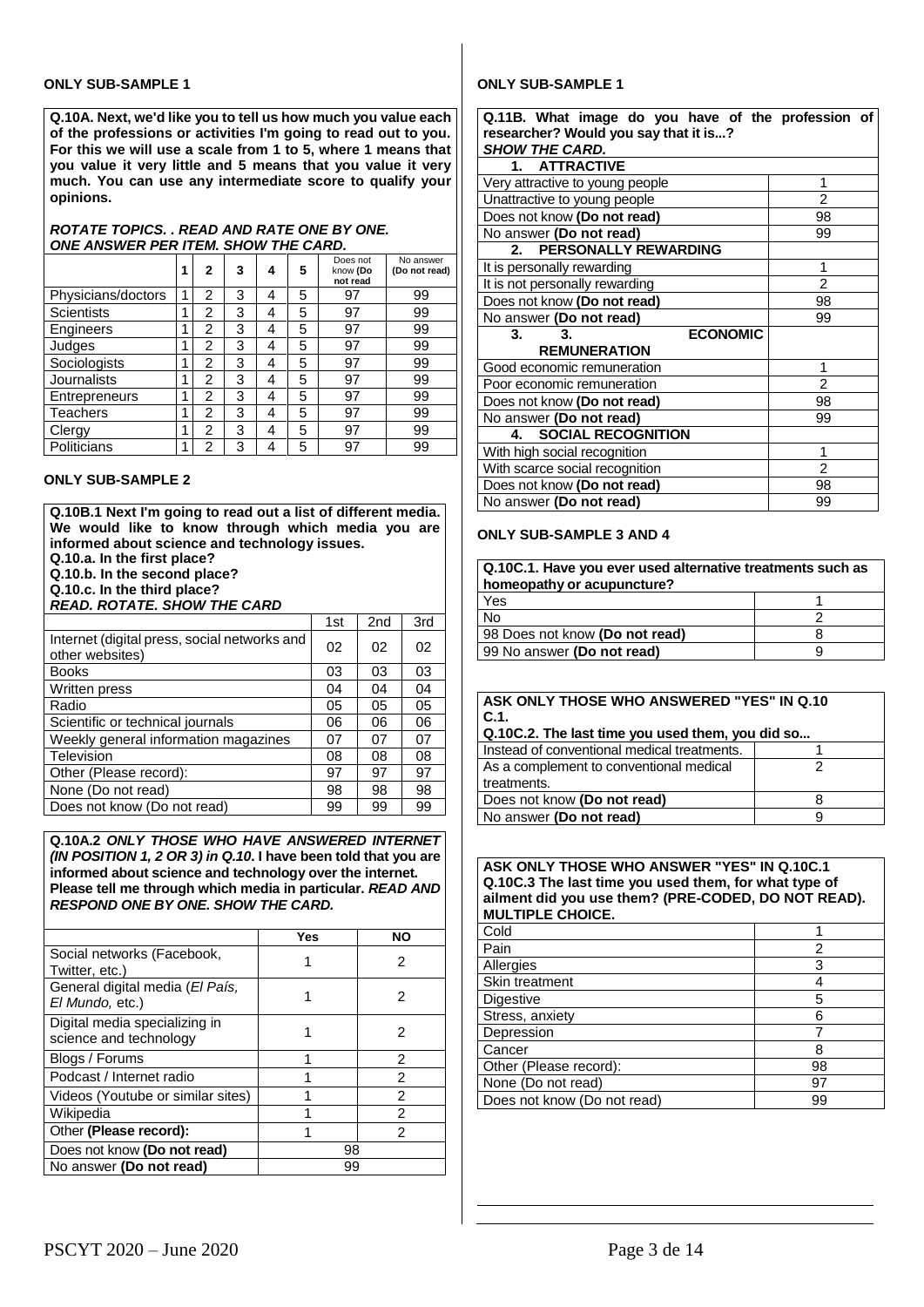### **ASK ONLY THOSE WHO ANSWERED "YES" IN Q.10C.1**

**Q.10C.4.** Based on the first time you used alternative treatments, who advised you to use them? Please tick only ONE of the following options.

**Q10.C.5. How about any other? Please tick only ONE of the following.**

|                                                                    | 1st | 2nd |
|--------------------------------------------------------------------|-----|-----|
| Family/ Friends                                                    | 01  | 01  |
| Acquaintances/ Neighbours/<br>Neighbours/ Colleagues/<br>Coworkers | 02  | 02  |
| Internet /Social networks                                          | 03  | 03  |
| Doctor or nurse                                                    | 04  | 04  |
| Practitioner of alternative or<br>non-conventional medicine        | 05  | 05  |
| Pharmacist                                                         | 06  | 06  |
| Patient associations                                               | 07  | 07  |
| Herbolario                                                         | 08  | 08  |
| Herbalist                                                          | 09  | 09  |
| None (Do not read)                                                 | 98  |     |
| Does not know (Do not read)                                        | 99  |     |

### **TO EVERYBODY**

**Q.12. Regarding the following practices, please indicate your level of trust in the following as regards their usefulness for health and general well-being: none, low, quite high, very high.**  *READ. ROTATE.*

|                                                                     |  |  | 97<br><b>Does</b><br>not<br>know | 99<br>No<br>answer |
|---------------------------------------------------------------------|--|--|----------------------------------|--------------------|
| practitioner's<br>The<br>general                                    |  |  |                                  |                    |
| practice                                                            |  |  |                                  |                    |
| Homeopathy                                                          |  |  |                                  |                    |
| Common flu vaccine                                                  |  |  |                                  |                    |
| Childhood vaccines                                                  |  |  |                                  |                    |
| Reiki (Treatment of ailments or<br>illnesses by laying on of hands) |  |  |                                  |                    |

### **ONLY SUB-SAMPLE 1**

**Q13.A** 

| Q13.A<br>How do you think Spain compares to the EU average in<br>terms of scientific and technological research?<br><b>READ. SIMPLE ANSWER</b> |   |  |  |  |
|------------------------------------------------------------------------------------------------------------------------------------------------|---|--|--|--|
| Spain is further ahead                                                                                                                         |   |  |  |  |
| Spain is at the same level (Do not read)                                                                                                       |   |  |  |  |
| Spain is further behind                                                                                                                        | 3 |  |  |  |
| None (Do not read)                                                                                                                             | 8 |  |  |  |
| Does not know (Do not read)                                                                                                                    |   |  |  |  |
|                                                                                                                                                |   |  |  |  |

**Q.14.A Now please tell me whether the different levels of government should invest more or less in science and technology research. SHOW CARD And hat about private companies?**

|                                     | Should<br>invest<br>less | Maintai<br>n the<br>curreny<br>level of<br>investm<br>ente | Should<br>invest<br>more | Does<br>not<br>know<br>(Do<br>not<br>read) | No<br>ans<br>wer<br>(Do<br>not<br>read |
|-------------------------------------|--------------------------|------------------------------------------------------------|--------------------------|--------------------------------------------|----------------------------------------|
| Spanish Government                  |                          | 2                                                          | 3                        | 97                                         | 99                                     |
| Regional governments                |                          | 2                                                          | 3                        | 97                                         | 99                                     |
| administration<br>Local<br>(cities) |                          | 2                                                          | 3                        | 97                                         | 99                                     |
| Private companies                   |                          | 2                                                          | 3                        | 97                                         | 99                                     |

**Q.15.A Currently there are several initiatives for citizens to altruistically fund scientific projects, as well as other initiatives of social interest carried out by NGOs or other organizations. Would you be willing to incorporate science among your disinterested donations of money?**

| Yes                                                      |    |
|----------------------------------------------------------|----|
| No                                                       |    |
| I'd be willing, but I don't stand a chance (Do not read) |    |
| Does not know (Do not read)                              | 97 |
| No answer (Do not read)                                  | 99 |
|                                                          |    |

### **ONLY SUB-SAMPLE 2**

**Q.13.B. Next, I'm going to read out statements that describe behaviours that people can adopt in their daily lives. For each of them, please tell me if the statements describe something that you do frequently, occasionally, or very rarely.**

#### *ROTATE TOPICS. READ AND VALUE ONE BY ONE. ONLY ONE ANSWER PER ITEM. SHOW THE CARD.*

|                                                                       | Yes,<br>frequent<br>l۷ | Yes,<br>once in a<br>while | No, very<br>rarely. | <b>Does</b><br>not<br>know<br>(Do not<br>read) | No<br>answer<br>(Do not<br>read) |
|-----------------------------------------------------------------------|------------------------|----------------------------|---------------------|------------------------------------------------|----------------------------------|
| I read the package inserts<br>medications before<br>οf<br>using them. |                        | 2                          | 3                   | 97                                             | 99                               |
| I try to stay informed in<br>the event of a health<br>alarm.          |                        | 2                          | 3                   | 97                                             | 99                               |

**Q.14.B.1 I'm going to read out a series of activities now. Which of them have you carried out in the last 12 months?** *INTERVIEWER: READ AND ROTATE TOPICS. SHOW THE CARD*

**Q.14.B.2 FOR EACH OF THOSE YOU HAVE AFFIRMED TO HAVE CARRIED OVER THE LAST 12 MONTHS: Approximately how many times in the last year have you done this activity?**

### *INTERVIEWER: Register the approx. number of times.*

|                                                                                                  | Q.14.B.1. |           |                                                | Q.14.B.2                      |                                                |
|--------------------------------------------------------------------------------------------------|-----------|-----------|------------------------------------------------|-------------------------------|------------------------------------------------|
|                                                                                                  | YE<br>s   | <b>NO</b> | <b>Does</b><br>not<br>know<br>(Do not<br>read) | Approx.<br>number of<br>times | <b>Does</b><br>not<br>know<br>(Do not<br>read) |
| Visiting science and<br>technology museums                                                       |           | 2         | 99                                             |                               | 99                                             |
| Scientific dissemination<br>activities (conferences,<br>meetings, fairs, Science<br>Week, etc.). |           | 2         | 99                                             |                               | 99                                             |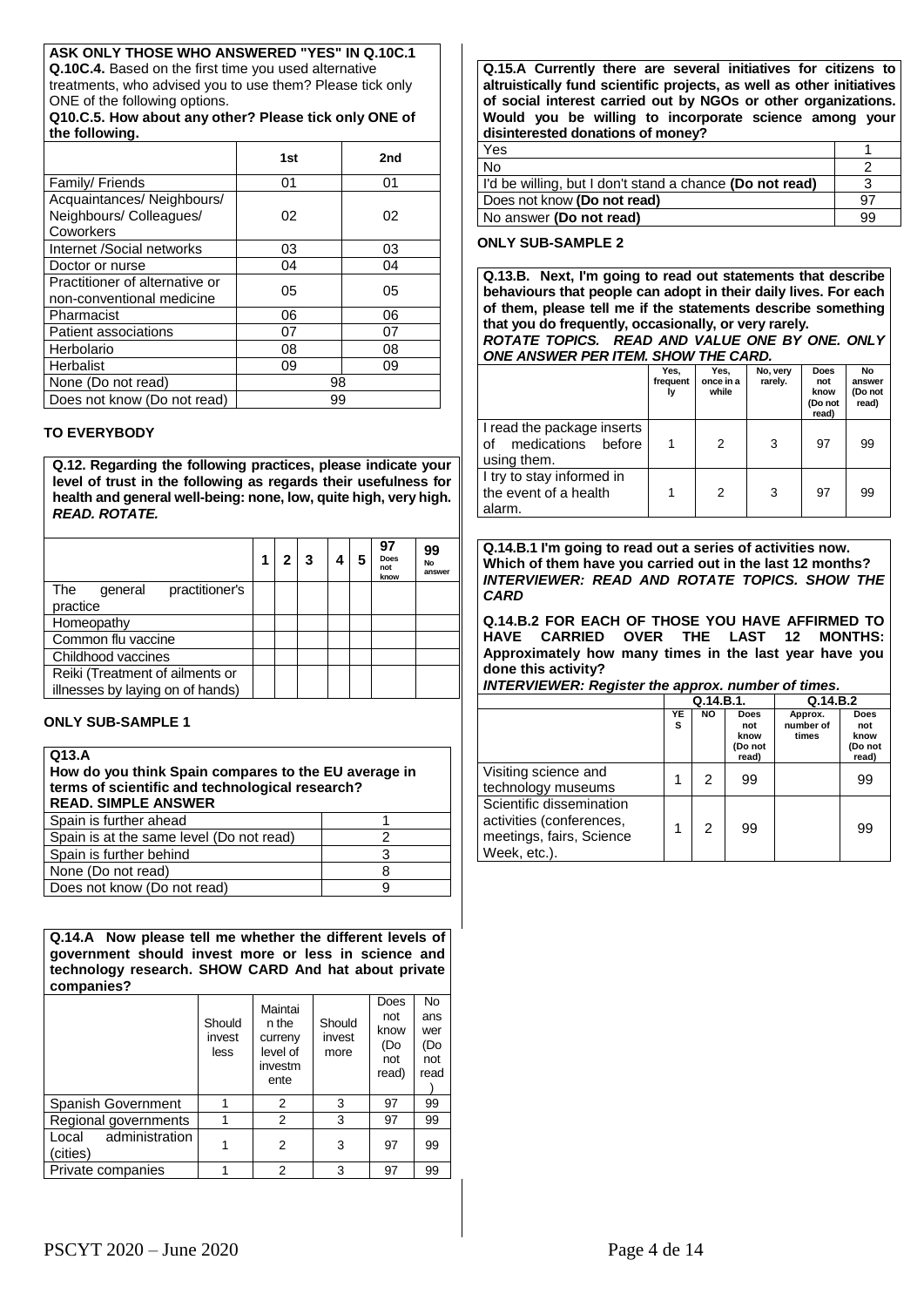#### **ONLY SUB-SAMPLE 1 AND 2**

**Q.13.C. I am now going to ask you to give us your opinion on some specific applications of science and technology. Regardless of their benefits, to what extent do you consider that they have risks... (please use a scale of 1 to 5 where 1 means "no risk" and 5 means "many risks").**

# *READ. ROTATE. SHOW CARD*

|                                                   | <b>Risks (1 to 5)</b> | I don't have<br>an opinion<br>on this<br>issue. (Do<br>not read) | I don't<br>know<br>what<br>this<br>applica<br>tion is.<br>(Do not<br>read) | <b>Does</b><br>not<br>answer<br>(Do not<br>read) |
|---------------------------------------------------|-----------------------|------------------------------------------------------------------|----------------------------------------------------------------------------|--------------------------------------------------|
| Cultivation of<br>genetically<br>modified plants  |                       | 97                                                               | 98                                                                         | 99                                               |
| Nuclear energy                                    |                       | 97                                                               | 98                                                                         | 99                                               |
| Fracking                                          |                       | 97                                                               | 98                                                                         | 99                                               |
| Animal<br>experimentation for<br>medical purposes |                       | 97                                                               | 98                                                                         | 99                                               |
| Wind turbines<br>(windmills)                      |                       | 97                                                               | 98                                                                         | 99                                               |
| Artificial<br>intelligence                        |                       | 97                                                               | 98                                                                         | 99                                               |
| Robotisation at<br>work                           |                       | 97                                                               | 98                                                                         | 99                                               |

**Q.14.C. Regardless the risks, to what extent do you consider you have benefits.... (please use a scale of 1 to 5, where 1 means "no benefits" and 5 means "many benefits").** *READ. ROTATE. SHOW THE CARD*

*NOTE: Do not ask about applications the interviewee has previously said he/she does not know.*

|                                                   | <b>Benefits</b><br>(1 to 5) | I don't have an<br>opinion on this<br>issue. (Do not<br>read) | No answer<br>(Do not read) |
|---------------------------------------------------|-----------------------------|---------------------------------------------------------------|----------------------------|
| Cultivation of<br>genetically<br>modified plants  |                             | 98                                                            | 99                         |
| Nuclear energy                                    |                             | 98                                                            | 99                         |
| Fracking                                          |                             | 98                                                            | 99                         |
| Animal<br>experimentation for<br>medical purposes |                             | 98                                                            | 99                         |
| Wind turbines<br>(windmills)                      |                             | 98                                                            | 99                         |
| Artificial<br>intelligence                        |                             | 98                                                            | 99                         |
| Robotisation at<br>work                           |                             | 98                                                            | 99                         |

### **ONLY SUB-SAMPLE 3 Y 4**

**Q.15. And I'm going to ask you now about the common flu vaccines. How do you rate... SHOW CARD. DON'T ROTATE. 1. Its effectiveness** Very high 1 and 1 and 1 and 1 and 1 and 1 and 1 and 1 and 1 and 1 and 1 and 1 and 1 and 1 and 1 and 1 and 1 and 1 and 1 and 1 and 1 and 1 and 1 and 1 and 1 and 1 and 1 and 1 and 1 and 1 and 1 and 1 and 1 and 1 and 1 and 1 High 2

| Medium                                             |  |
|----------------------------------------------------|--|
| Low                                                |  |
| Very low                                           |  |
| Does not know (Do not read)                        |  |
| No answer (Do not read)                            |  |
| its risk of serious side effects<br>2 <sup>1</sup> |  |
| Very high                                          |  |
| High                                               |  |
| Medium                                             |  |

| _OW                         |  |
|-----------------------------|--|
| Verv low                    |  |
| Does not know (Do not read) |  |
| No answer (Do not read)     |  |

**Q15.3. And, as a whole, when assessing common influenza vaccines...**

| <b>MENTION ALTERNATIVE RESPONSES</b> |   |
|--------------------------------------|---|
| Benefits outweigh risks              |   |
| Risks outweigh benefits              |   |
| Does not know (Do not                | 8 |
| read)                                |   |
| No answer (Do not                    | 9 |
| read)                                |   |

**Q16. In last year's flu vaccination campaign, did you get vaccinated?**<br>Yes <u>Yes and the set of the set of the set of the set of the set of the set of the set of the set of the set of the set of the set of the set of the set of the set of the set of the set of the set of the set of the set of the </u> No 2

| Q17. And this coming autumn, do you plan to be vaccinated<br>against the common flu? (SHOW Scale 1 to 7) |  |   |                             |
|----------------------------------------------------------------------------------------------------------|--|---|-----------------------------|
| No, en absoluto                                                                                          |  |   | <b>Totalmente</b><br>seguro |
|                                                                                                          |  | 5 |                             |

### **TO EVERYBODY**

| Q.18. In general, how would you rate the quality of the<br>public health system? |    |
|----------------------------------------------------------------------------------|----|
| Good                                                                             |    |
| Rather good                                                                      |    |
| Rather poor                                                                      | ว  |
| Poor                                                                             |    |
| 98 Does not know (Do not read)                                                   | 97 |
| 99 No answer (Do not read)                                                       | 99 |

### **ONLY SUB-SAMPLE 3 Y 4**

**Q19.** To what extent do you agree with these statements? Please use a scale of 1 to 7, where 1 means strongly disagree and 7 means strongly agree.

|                                                                                            | I agree<br>(1 a 7) | Does not<br>know<br>(Do not<br>read) | Does not<br>answer<br>(do not<br>read) |
|--------------------------------------------------------------------------------------------|--------------------|--------------------------------------|----------------------------------------|
| Vaccines are necessary to<br>protect people's health.                                      |                    | 97                                   | 99                                     |
| Vaccines work well to prevent<br>the diseases they are intended<br>to prevent.             |                    | 97                                   | 99                                     |
| If a person is not vaccinated they<br>can get diseases such as<br>measles.                 |                    | 97                                   | 99                                     |
| Children get too many vaccines                                                             |                    | 97                                   | 99                                     |
| If vaccinated, a child can suffer<br>serious side effects.                                 |                    | 97                                   | 99                                     |
| The health authorities in charge<br>of my vaccinations have my best<br>interests at heart. |                    | 97                                   | 99                                     |
| I have a good relationship with<br>my family doctor.                                       |                    | 97                                   | 99                                     |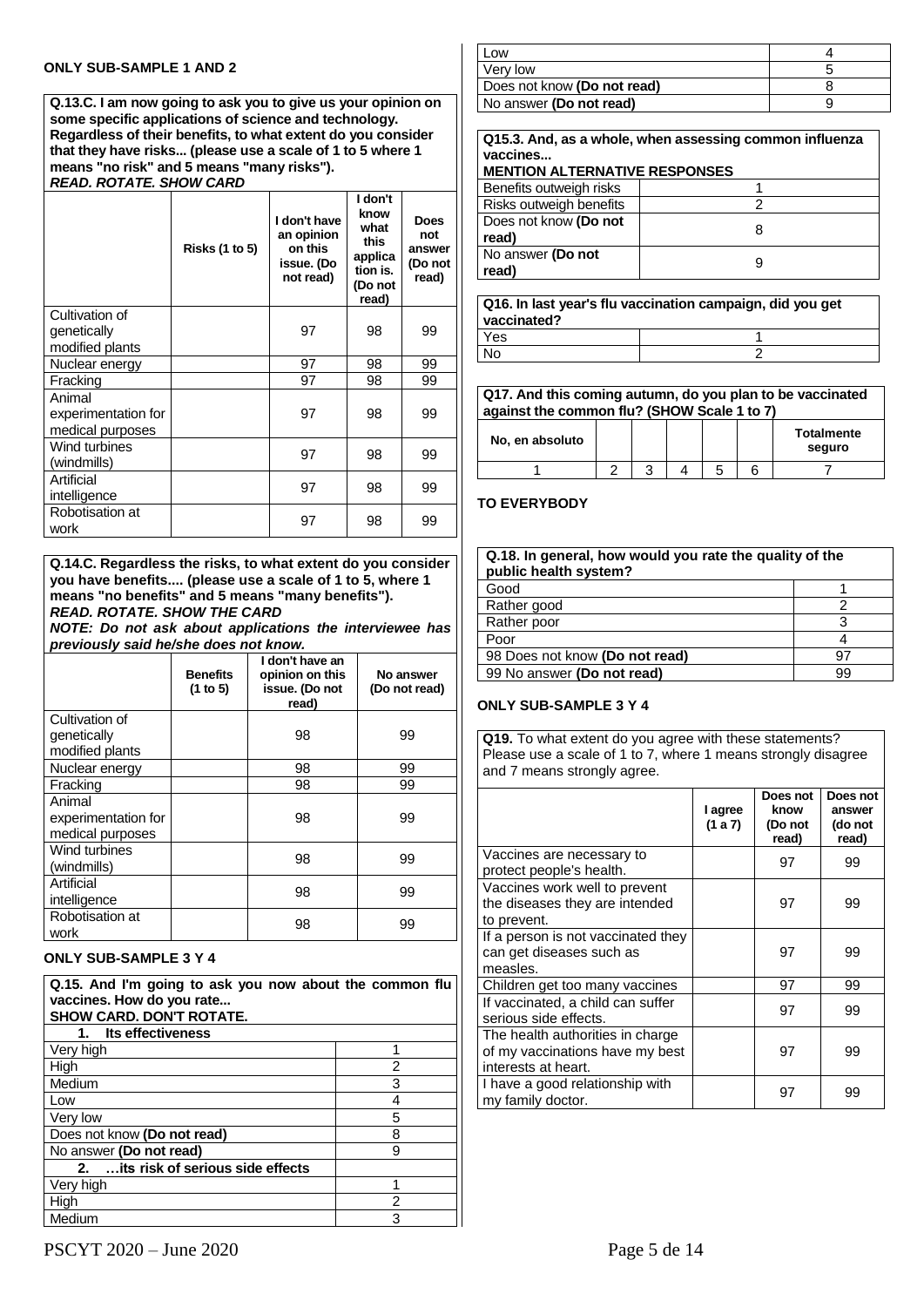**Q20. To what extent do you agree with these statements? Please use a scale of 1 to 7, where 1 means strongly disagree and 7 means strongly agree.**

|                                                                              | I agree<br>(1 a 7) | Does not<br>know<br>(Do not<br>read) | Does not<br>answer<br>(do not<br>read) |
|------------------------------------------------------------------------------|--------------------|--------------------------------------|----------------------------------------|
| Vaccine safety data is often<br>falsified.                                   |                    | 97                                   | 99                                     |
| Vaccinating children is harmful<br>and this fact is hidden.                  |                    | 97                                   | 99                                     |
| Pharmaceutical companies hide<br>the dangers of vaccines                     |                    | 97                                   | 99                                     |
| People are misled about the<br>effectiveness of vaccines.                    |                    | 97                                   | 99                                     |
| People are misled about the<br>effectiveness of vaccines.                    |                    | 97                                   | 99                                     |
| People are misled about the<br>safety of vaccines.                           |                    | 97                                   | 99                                     |
| The government is trying to hide<br>the link between vaccines and<br>autism. |                    | 97                                   | 99                                     |

### **TO EVERYBODY**

### **Q.21 I would like you to tell me to what extent you agree with each of the following statements. Use the scale from 1 "strongly disagree" to 7 "strongly agree".**

*ROTATE TOPICS. READ AND RATE ONE BY ONE. ONE ANSWER PER ITEM. SHOW YHE CARD.*

|                                                                                                                                                             | $1 - 7$ | Does not<br>know<br>(Do not<br>read) | Does<br>not<br>answer<br>(do not<br>read) |
|-------------------------------------------------------------------------------------------------------------------------------------------------------------|---------|--------------------------------------|-------------------------------------------|
| Those who pay for research can<br>influence scientists to reach<br>conclusions that suit them.                                                              |         | 98                                   | 99                                        |
| If the consequences of a new<br>technology are not known, caution<br>should be exercised and its use<br>controlled to protect health or the<br>environment. |         | 98                                   | 99                                        |
| Scientific knowledge is the best basis<br>for developing laws and regulations                                                                               |         | 98                                   | 99                                        |
| Citizens should have a greater role in<br>decisions on science and technology<br>that directly affect them.                                                 |         | 98                                   | 99                                        |

### **Q.22. Now, thinking about private companies, how confident are you that SCIENTISTS working for COMPANIES do their work with the intention of benefiting the general population? Use the scale from 1 "strongly disagree" to 7 "strongly agree".**

| I fully disagree |  |  | Totalmente de<br>acuerdo |
|------------------|--|--|--------------------------|
|                  |  |  |                          |

#### **ONLY SUB-SAMPLE 1**

**Q23A. I am now going to read you a series of statements concerning children and the use of computers. Please tell me whether you strongly agree, rather agree, rather disagree or strongly disagree with each of them.** *ROTATE TOPICS. READ AND RATE ONE BY ONE. ONE ANSWER PER ITEM. SHOW YHE CARD.*

|                                                               | $1 - 4$ | NS (No<br>leer) | <b>NC (No</b><br>leer) |
|---------------------------------------------------------------|---------|-----------------|------------------------|
| Computer use stifles children's<br>creativity and imagination |         | 98              | 99                     |
| Computer use helps children's studies                         |         | 98              | 99                     |

| Computer contact leads children to be<br>more introverted, less communicative    | 98 | 99 |
|----------------------------------------------------------------------------------|----|----|
| Children will have a better professional<br>future if they are computer literate | 98 | 99 |

| Q24A. And personally, do you consider yourself sufficiently<br>skilled or trained to take advantage of the opportunities offered<br>by new technologies? |    |
|----------------------------------------------------------------------------------------------------------------------------------------------------------|----|
| Strongly disagree                                                                                                                                        |    |
| Rather disagree                                                                                                                                          | 2  |
| Neither agree nor disagree (do not read)                                                                                                                 | з  |
| Rather agree                                                                                                                                             |    |
| Strongly agree                                                                                                                                           | 5  |
| Does not know (do not read)                                                                                                                              | 97 |
| No answer (do not read)                                                                                                                                  | 99 |

### **ONLY SUB-SAMPLE 1**

| Q.25A. Thinking about the introduction of robots in the                                                         |                |  |
|-----------------------------------------------------------------------------------------------------------------|----------------|--|
| workplace, how do you assess their effect on                                                                    |                |  |
| <b>SHOW CARD. NO NOT ROTATE</b>                                                                                 |                |  |
| Improving the competitiveness of companies<br>1.                                                                |                |  |
| Very high                                                                                                       | 1              |  |
| High                                                                                                            | 2              |  |
| Medium                                                                                                          | 3              |  |
| Low                                                                                                             | 4              |  |
| Very low                                                                                                        | 5              |  |
| Does not know (Do not read)                                                                                     | 8              |  |
| No answer (Do not read)                                                                                         | 9              |  |
| The risk of rising unemployment in the country<br>2.                                                            |                |  |
| Very high                                                                                                       | 1              |  |
| High                                                                                                            | $\overline{c}$ |  |
| Medium                                                                                                          | 3              |  |
| Low                                                                                                             | 4              |  |
| Very low                                                                                                        | 5              |  |
| Does not know (Do not read)                                                                                     | 8              |  |
| No answer (Do not read)                                                                                         | 9              |  |
| Q25A.3 And as a whole, when assessing the                                                                       |                |  |
| introduction of robots in the workplace                                                                         |                |  |
| <b>MENTION ALTERNATIVE RESPONSES</b>                                                                            |                |  |
| Benefits outweigh risks                                                                                         | 1              |  |
| Risks outweigh benefits                                                                                         | 2              |  |
| Does not know (Do not read)                                                                                     | 8              |  |
| No answer (Do not read)                                                                                         | 9              |  |
| <b>ONLY SUB-SAMPLE 2</b>                                                                                        |                |  |
|                                                                                                                 |                |  |
|                                                                                                                 |                |  |
| Q26A. Thinking about the use of personal data with artificial<br>intelligence - how do you assess its effect on |                |  |
| <b>SHOW CARD. DO NOT ROTATE.</b>                                                                                |                |  |
| Improving the quality of public and business services<br>3.                                                     |                |  |
| Very high                                                                                                       | 1              |  |
| High                                                                                                            | $\overline{2}$ |  |
| Medium                                                                                                          | 3              |  |
| Low                                                                                                             | 4              |  |
| Very low                                                                                                        | 5              |  |
|                                                                                                                 | 8              |  |
| Does not know (Do not read)                                                                                     | 9              |  |
| No answer (Do not read)<br>4.                                                                                   |                |  |
| The risk of being manipulated with our own data by                                                              |                |  |
| companies or governments.<br>Very high                                                                          | 1              |  |
|                                                                                                                 | $\overline{2}$ |  |
| High                                                                                                            | 3              |  |
| Medium<br>Low                                                                                                   | 4              |  |
|                                                                                                                 |                |  |
| Very low                                                                                                        | 5<br>8         |  |
| Does not know (Do not read)                                                                                     | 9              |  |
| No answer (Do not read)                                                                                         |                |  |
| Q.26A.3 And, as a whole, when assessing                                                                         |                |  |
| the use of personal data with artificial                                                                        |                |  |
| intelligence.<br><b>MENTION ALTERNATIVE RESPONSES</b>                                                           |                |  |
|                                                                                                                 |                |  |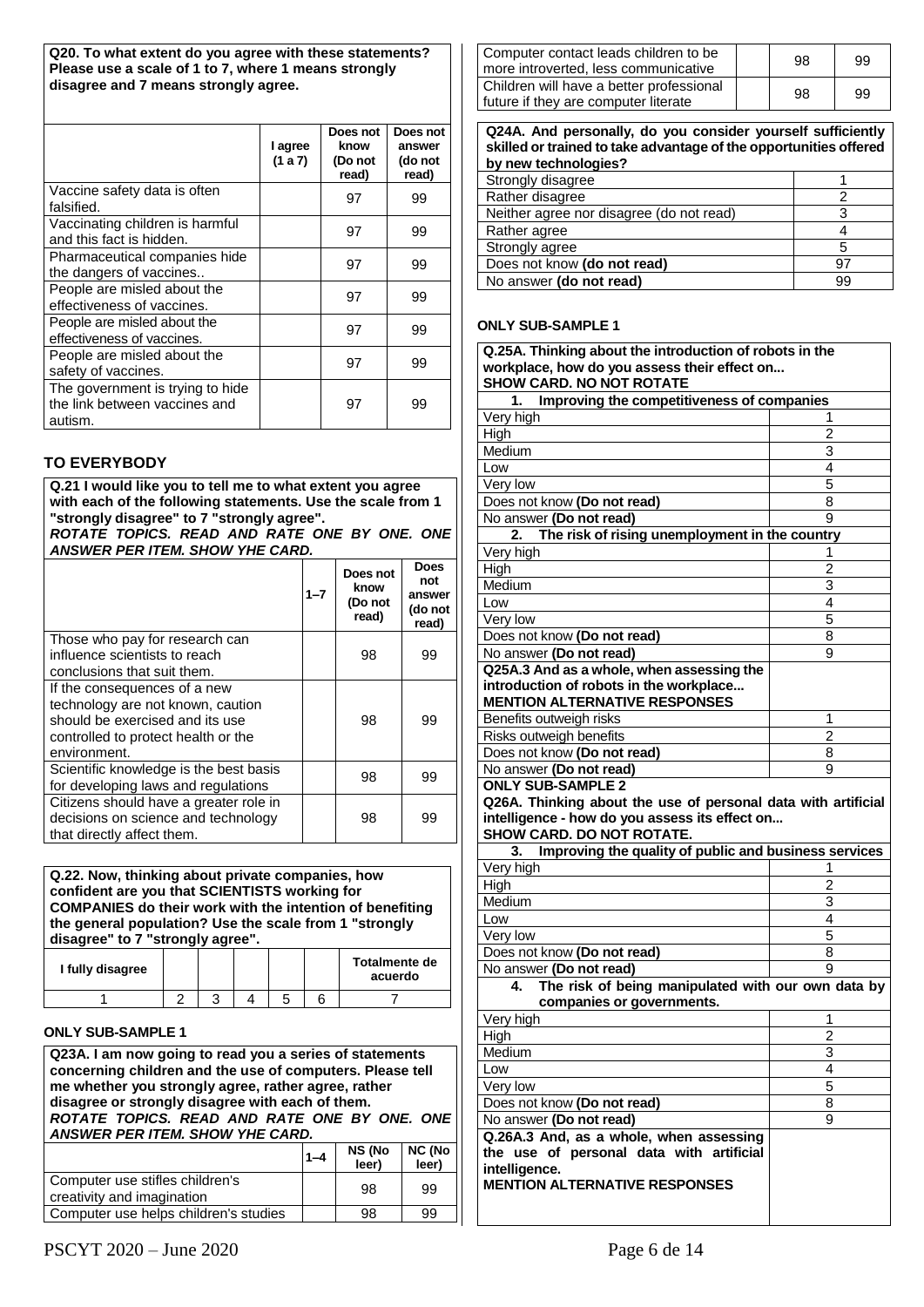| Benefits outweigh risks     |  |
|-----------------------------|--|
| Risks outweigh benefits     |  |
| Does not know (Do not read) |  |
| No answer (Do not read)     |  |

#### **ONLY SUB-SAMPLE 1**

**(Special Eurobarometer 490)**

Q.23.C **To what extent do you think climate change is a serious problem? Use a scale from 0 to 10, where '0' means that it is "not a serious problem at all" and '10' means that it is "an extremely serious problem".**

### **(SHOW SCREEN) 0- Not a serious**

**problem at all**

| $10 -$ This is an |
|-------------------|
| extremely         |
| serious problem   |
|                   |

**Q.24.C To what extent do you consider that technological innovation can mitigate climate change? Please answer on a scale of 0 to 10, where 0 is not at all and 10 is fulL agreement.**

| 0-Nada en | $10 - Full$ |
|-----------|-------------|
| absoluto  | agreement   |

#### **Q.25C Have you done any of the following activities In the last year? SHOW ITEMS**

|                                                                                              | <b>YES</b> | <b>NO</b> |
|----------------------------------------------------------------------------------------------|------------|-----------|
| Participate in a demonstration or<br>protest against climate change.                         |            | 2         |
| Buy or stop buying products for<br>ethical or environmental reasons                          |            |           |
| Signing manifestos on<br>environmental or climate issues<br>on the Internet                  |            |           |
| Post environmental images or<br>videos on social networks such<br>as Facebook, Twitter, etc. |            |           |

#### **Q26C. Here are some sentences about environmental problems. Could you please tell me which of them comes closest to your opinion? (ONLY ONE ANSWER).** Environmental problems have always existed, it's just that they are more talked about nowadays. 1 Environmental problems are mainly due to the Environmental problems are mainly due to the<br>development of science and technology.

| Environmental problems are mainly due to the<br>high level of consumption. |    |
|----------------------------------------------------------------------------|----|
| Does not know (Do not read)                                                | 97 |
| No answer (Do not read)                                                    | 99 |
|                                                                            |    |

### **TO EVERYBODY**

### **Q.27. If you had to take stock of science and technology taking into account all the positive and negative aspects, which of the following options would best reflect your opinion?** *READ. SHOW THE CARD* The benefits of science and technology outweigh their harms | 1 The benefits and harms of science and technology are balanced <sup>2</sup> The harms of science and technology outweigh the benefits 3

| The namis of science and technology outweight the benefits |    |
|------------------------------------------------------------|----|
| I don't have an opinion on this issue. (Do not read)       | 98 |
| No answer (Do not read)                                    | 99 |
|                                                            |    |

### **ONLY SUB-SAMPLE 1 AND 2**

**Q.28C. Has science and technology, in your opinion, brought more benefits than harm, the same benefits as harm, or more harm than benefit to...?** *(INTERVIEWER: ROTATE TOPICS. READ AND GET RESPONSE ONE AT A TIME). SHOW CARD*

|                                                        | <b>Benefits</b><br>outweigh<br>harms | <b>Benefits</b><br>and<br>harms<br>are<br>balance<br>d | <b>Harms</b><br>are<br>greater<br>than the<br>benefits | I don't<br>have an<br>opinion<br>on this<br>issue.<br>(Do not<br>read) | Nο<br>ans<br>wer<br>(Do<br>not<br>read |
|--------------------------------------------------------|--------------------------------------|--------------------------------------------------------|--------------------------------------------------------|------------------------------------------------------------------------|----------------------------------------|
| Quality of life in<br>society                          | 1                                    | $\overline{2}$                                         | 3                                                      | 97                                                                     | 99                                     |
| Conservation<br>οf<br>the environment<br>and nature    | 1                                    | 2                                                      | 3                                                      | 97                                                                     | 99                                     |
| Tackling diseases<br>and epidemics                     | 1                                    | 2                                                      | 3                                                      | 97                                                                     | 99                                     |
| The generation of<br>new jobs                          | 1                                    | $\overline{2}$                                         | 3                                                      | 97                                                                     | 99                                     |
| The increase<br>in<br>individual freedom               | 1                                    | $\overline{2}$                                         | 3                                                      | 97                                                                     | 99                                     |
| Protection<br>οf<br>personal data and<br>privacy       | 1                                    | $\overline{2}$                                         | 3                                                      | 97                                                                     | 99                                     |
| Reducing the gap<br>between rich and<br>poor countries |                                      | 2                                                      | 3                                                      | 97                                                                     | 99                                     |

### **TO EVERYBODY**

**Q.29. A. I'm going to show you several pairs of sentences. Please tell me which one is correct. Try to answer from your best knowledge.**

### *READ.ROTATE TOPICS. SHOW THE CARD*

| The Sun revolves around the          | The Earth revolves around the  |
|--------------------------------------|--------------------------------|
| Earth.                               | Sun.                           |
| Antibiotics cure infections caused   | Antibiotics cure<br>infections |
| by both viruses and bacteria.        | caused by bacteria.            |
| The first humans lived at the same   | Humans never co-existed with   |
| time as dinosaurs.                   | dinosaurs.                     |
| Current climate change is<br>a       | Current climate change<br>is   |
| consequence of the hole in the       | mainly due to the accumulation |
| ozone layer.                         | of greenhouse gases.           |
| Current climate change<br>is<br>a    | Current climate change<br>is   |
| consequence of the hole in the       | mainly due to the accumulation |
| ozone layer.                         | of greenhouse gases.           |
| The pi number $(\pi)$ is often used, | The number pi $(\pi)$ is the   |
| among other things, in the           | relationship between the legs  |
| manufacture of tyres.                | and the hypotenuse of a        |
|                                      | triangle.                      |

### **ONLY SUB-SAMPLES 1 AND 2**

**Q.30A. I would like you to tell me if you disagree entirely, quite a lot, neither agree nor disagree, reasonably agree or totally agree with the following statements.** *ROTATE TOPICS. READ AND VALUE ONE BY ONE. ONLY ONE ANSWER PER ITEM. SHOW THE CARD*

|                                                                        | $1 - 5$ | <b>NS</b> | <b>NC</b> |
|------------------------------------------------------------------------|---------|-----------|-----------|
| Science TOPICS always gave me a hard<br>time.                          |         | 98        | 99        |
| Science is so specialized that it's hard<br>I for me to understand it. |         | 98        | 99        |

### **ONLY SUB-SAMPLE 2**

| Q.28B. Suppose scientists are studying the effectiveness of a<br>medicine for high blood pressure. I am going to present you<br>with four options for conducting such a study. Which of the<br>options would be the most useful to the scientists in<br>establishing the effectiveness of the medicine?<br>TICK ONLY ONE ANSWER. READ. ROTATE. SHOW CARD |  |  |
|----------------------------------------------------------------------------------------------------------------------------------------------------------------------------------------------------------------------------------------------------------------------------------------------------------------------------------------------------------|--|--|
| Ask patients how they are feeling to see if they notice any<br>effects.                                                                                                                                                                                                                                                                                  |  |  |
| Analyse the effect of each of the drug's components<br>separately                                                                                                                                                                                                                                                                                        |  |  |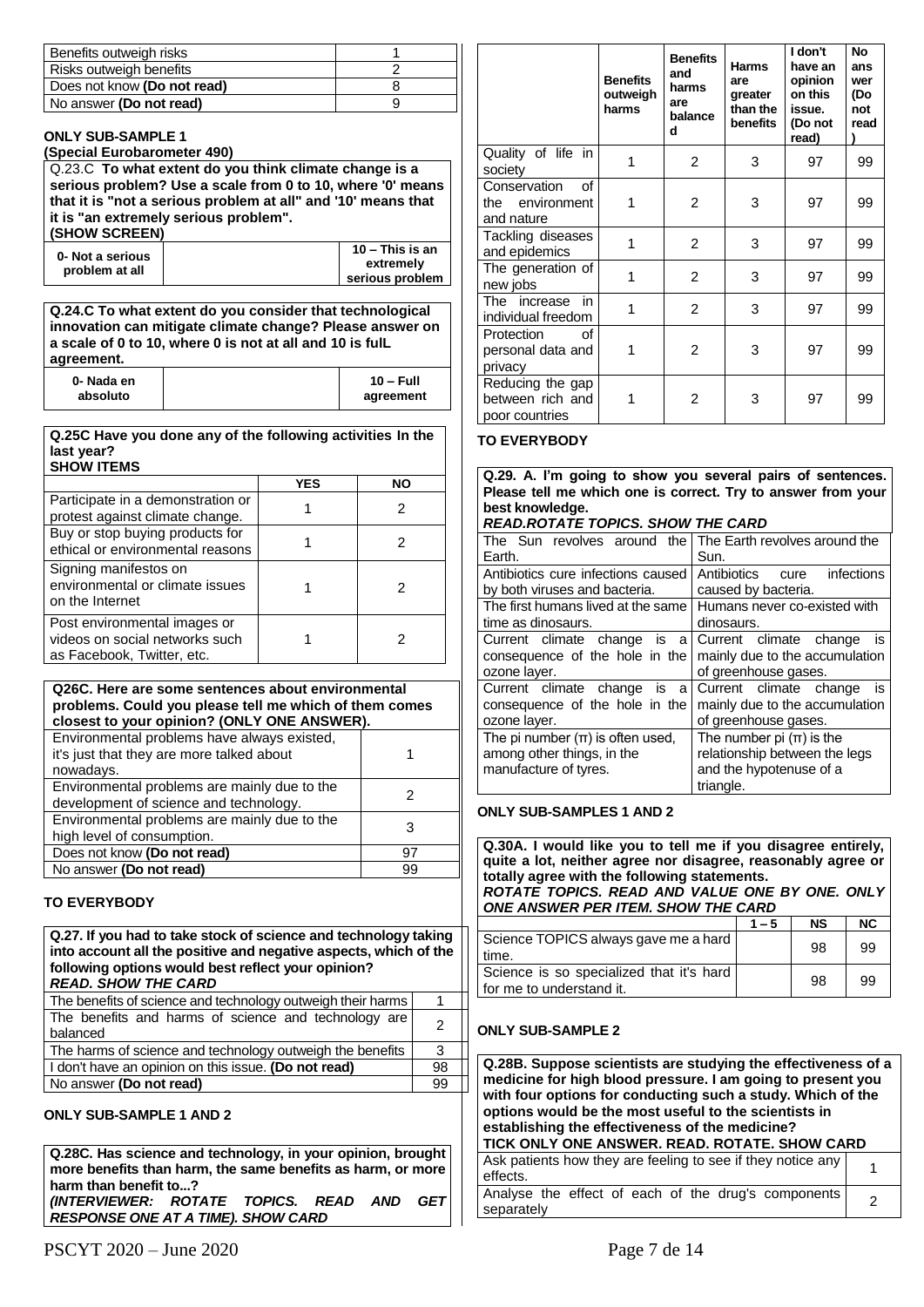| Give the drug to some patients but not to others, and<br>compare what happens to the two groups. | 3  | Q.28A. Which of the following statements best describes your<br>position on decision-making on scientific issues of societal |    |
|--------------------------------------------------------------------------------------------------|----|------------------------------------------------------------------------------------------------------------------------------|----|
| Use their knowledge of medicine to establish the efficacy                                        | 4  | concern. SHOW CARD                                                                                                           |    |
| of the medicine                                                                                  |    | am already actively involved in decision-making on                                                                           |    |
| Does not know (Do not read)                                                                      | 97 | scientific issues                                                                                                            |    |
| No answer (Do not read)                                                                          | 99 | would like to be actively involved in decision-making on                                                                     |    |
|                                                                                                  |    | scientific issues.                                                                                                           |    |
| <b>TO EVERYBODY</b>                                                                              |    | would like to have a say in scientific decisions.                                                                            | 3  |
|                                                                                                  |    | would like citizens to be able to participate in decision-                                                                   |    |
|                                                                                                  |    | making on scientific issues but I don't want to get                                                                          |    |
| <b>ONLY SUB-SAMPLE 1</b>                                                                         |    | involved personally.                                                                                                         |    |
|                                                                                                  |    | am not interested in being involved in decision-making                                                                       | 5  |
| <b>SUB-SAMPLE 1</b>                                                                              |    | on scientific issues as long as scientists are involved.                                                                     |    |
|                                                                                                  |    | Does not know (Do not read)                                                                                                  | 98 |
|                                                                                                  |    | No answer (Do not read)                                                                                                      | 99 |
|                                                                                                  |    |                                                                                                                              |    |

**Q.31.1. On this card you have a number of opposing views. How would you place your views on this scale?** 0. I don't feel confident about my political beliefs.

8 9 10 I feel totally secure in my political beliefs. 98 Does not know 99 No answer

**P.31.2.** 0 My view of the world is very rare among people. 1 2 3 4 5 6 7 8 9 10 My view of the world is the same as most people. 98 Does not know 99 No answer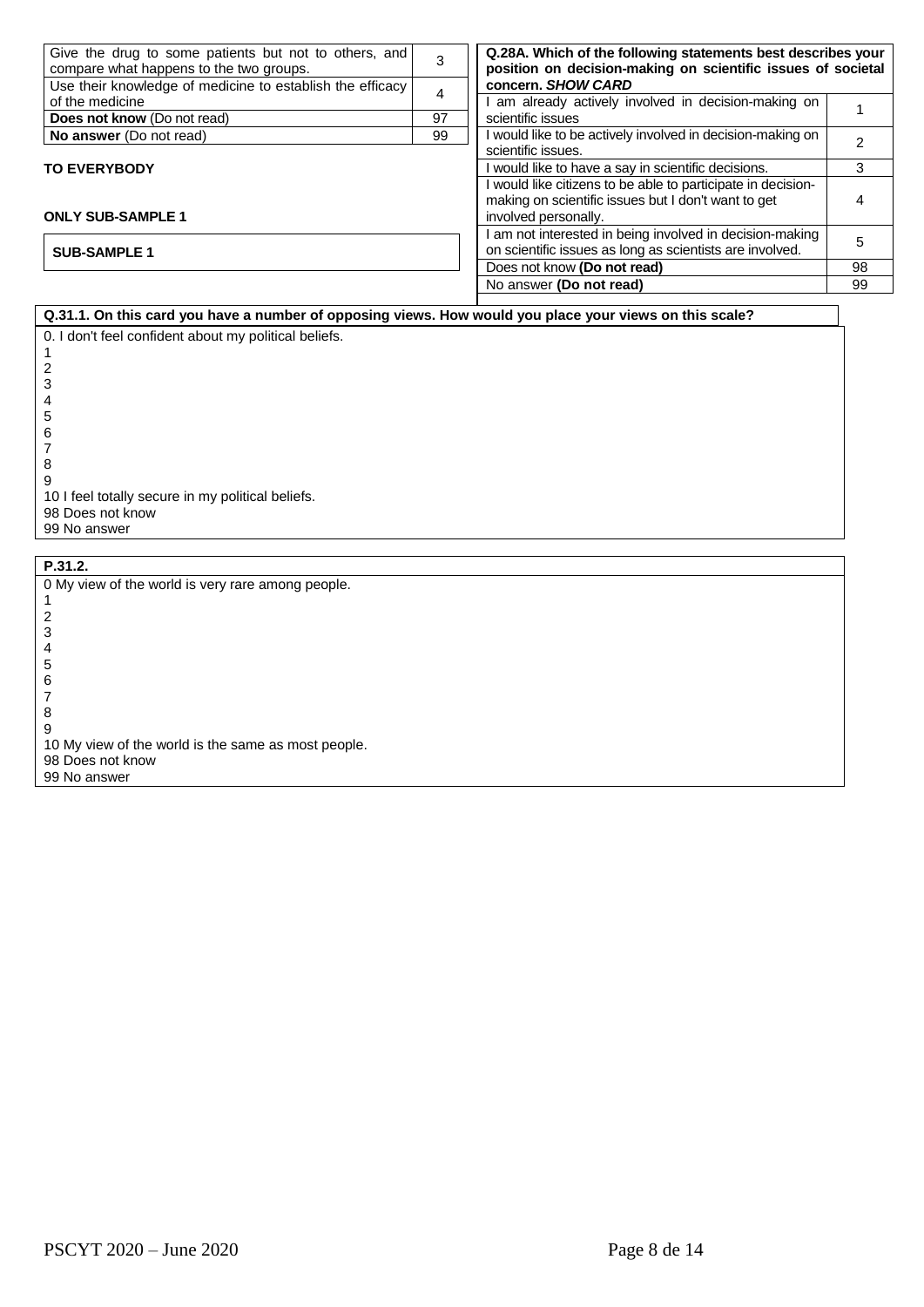## **CLASSIFICATION DATA**

#### **D.1. GENDER**

Man.........................1 Woman....................2

### **D.2.1 AGE.** *(INTERVIWER REGISTER THE AGE AND CODE)*

Age:

No answer........... 100

Between 15 and 24 ...1 Between 25 and 34 ... 2 Between 35 and 44 ... 3 Between 45 and 54 ... 4 Between 55 and 64...5<br>65 or older 65 or older

| D.2.2 In general, would you say that your health is? |     |  |
|------------------------------------------------------|-----|--|
| Very good                                            |     |  |
| Good                                                 |     |  |
| Not so good                                          | З   |  |
| Bad                                                  |     |  |
| Very bad                                             | 5   |  |
| Does not know (do not read)                          | 99  |  |
| No answer (do not read)                              | 100 |  |

**D.3. Do you have any children?** YES/ NO

Of what age? 0 – 4.....................Yes / No 5 – 17...................Yes / No 18 or older............Yes / No

**D.4**. **When talking about politics, the expressions left and right are normally used. In this card there are a series of boxes that go from left to right. In which box would you place yourself where 1 means far left and 10 means far right?**

*SHOW THE CARD WITH THE SCALE. ASK THE INTERVIEWEE TO INDICATE THE BOX IN WHICH HE/SHE WOULD BE PLACED AND ROUND OFF THE CORRESPONDING NUMBER.*

| Far lelt. | Left     |   | Centre-<br>left | Centre-<br>right | Right |   |   | Far right |      |       |
|-----------|----------|---|-----------------|------------------|-------|---|---|-----------|------|-------|
|           |          |   |                 |                  |       |   |   |           |      |       |
|           |          |   |                 |                  |       |   |   |           |      |       |
|           | <u>_</u> | ◡ | ບ               |                  |       | o | ŵ | 10        | 99DK | 100NA |

**D.5. Which are the highest level official studies that you have completed (obtaining the corresponding official degree)?**

PSCYT 2020 – June 2020 **Page 9 de 14** *OPEN QUESTION. INTERVIEWER: REGISTER THE LITERAL ANSWER AND CODE* Literal answer: \_ **Don't know how to read** (illiterate)................................................................................................................. 1 **No education, knows how to read**....................................................................... 2 **Incomplete Primary Education** (Preschool)......................................................... 3 **1st Grade Education** (GBS/EGB 1<sup>st</sup> stage, Entry Course, etc.) (Studied until age of 10)................................................................................................................ 4 **2nd Grade/1st Cycle Teaching** (2nd stage GBS/EGB, 4th year of Baccalaureate, School Graduate, Administrative Assistant, General Culture, etc.) (Studied until age 14)...................................................................................... 5 **2nd Grade/2nd Cycle Teaching** (BUP, COU, FP1, FP2, PREU, Higher Baccalaureate, University Access, Language School, etc.). ................................... 6 **First cycle university education, 3-year courses** (University Schools, Technical Engineering / Expertise, Diplomas, Medical Assistant, Social Graduate, Teaching, three years of studies, etc.). .................................................. 7  $\rightarrow$  What is the area of his/her degree? **INTERVIEWER**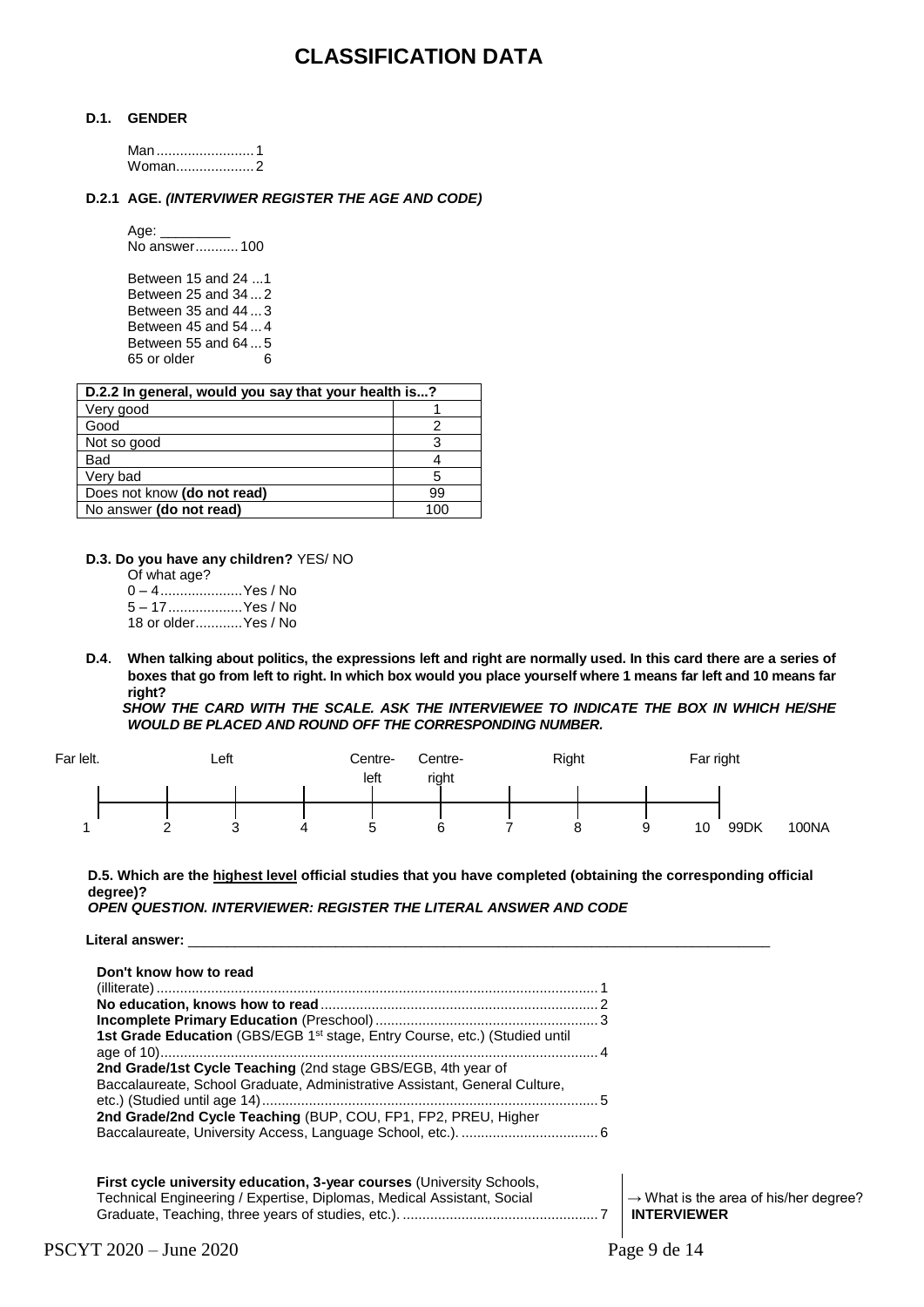| Second cycle university education, 4-6-year courses (Faculties, Technical | 1. Natural so |
|---------------------------------------------------------------------------|---------------|
|                                                                           |               |
|                                                                           |               |
|                                                                           | 4. Agricultur |
|                                                                           |               |

ciences

- ing and technology
- and Health Sciences
- e Sciences
- 5. Social Sciences 6. Arts and Humanities

No answer **(Do not read)** ................................................................................... 100

**ASK ONLY IF THE INTERVIEWED INDIVIDUAL ANSWERED IN D5 = 7 a 9 D5.1 And given your academic background, do you consider yourself to be more of being of the arts / humanities or more being of science** More of science More of arts / humanities Of both (DO NOT READ) Of none of both (DO NOT READ) Does not know

| ASK ONLY IF THE INTERVIEWED INDIVIDUAL ANSWERED IN D5 = 1 a 6                                              |
|------------------------------------------------------------------------------------------------------------|
| D5.2. And given your personal preferences, do you consider yourself to be more of of the arts / humanities |
| or more being of science                                                                                   |
| More of arts / humanities                                                                                  |
| Of both (DO NOT READ)                                                                                      |
| Of none of both (DO NOT READ)                                                                              |
| Does not know                                                                                              |

### **D.6. What are the highest level official studies your mother has completed?** *OPEN QUESTION INTERVIEWER: REGISTER THE LITERAL ANSWER AND CODE*

Literal answer:

| Don't know how to read                                                                                                                                                                                                              |                                                                                                                                                                                                                                               |
|-------------------------------------------------------------------------------------------------------------------------------------------------------------------------------------------------------------------------------------|-----------------------------------------------------------------------------------------------------------------------------------------------------------------------------------------------------------------------------------------------|
|                                                                                                                                                                                                                                     |                                                                                                                                                                                                                                               |
|                                                                                                                                                                                                                                     |                                                                                                                                                                                                                                               |
| 1st Grade Education (GBS/EGB 1 <sup>st</sup> stage, Entry Course, etc.) (Studied until age of 10) 4                                                                                                                                 |                                                                                                                                                                                                                                               |
| 2nd Grade/1st Cycle Teaching (2nd stage GBS/EGB, 4th year of Baccalaureate, School Graduate, Administrative Assistant,                                                                                                              |                                                                                                                                                                                                                                               |
|                                                                                                                                                                                                                                     |                                                                                                                                                                                                                                               |
| 2nd Grade/2nd Cycle Teaching (BUP, COU, FP1, FP2, PREU, Higher Baccalaureate, University Access, Language School,                                                                                                                   |                                                                                                                                                                                                                                               |
|                                                                                                                                                                                                                                     |                                                                                                                                                                                                                                               |
| <b>First cycle university education, 3-year courses (University Schools,</b><br>Technical Engineering / Expertise, Diplomas, Medical Assistant, Social<br>Second cycle university education, 4-6-year courses (Faculties, Technical | $\rightarrow$ What is the area of his/her degree?<br><b>INTERVIEWER</b><br>1. Natural sciences<br>2. Engineering and technology<br>3. Medicine and Health Sciences<br>4. Agriculture Sciences<br>5. Social Sciences<br>6. Arts and Humanities |

No answer **(Do not read)**.................................................................................... 100

### **D.7. What are the highest level official studies your father has completed?** *REGISTER THE LITERAL ANSWER AND CODE*

Literal answer: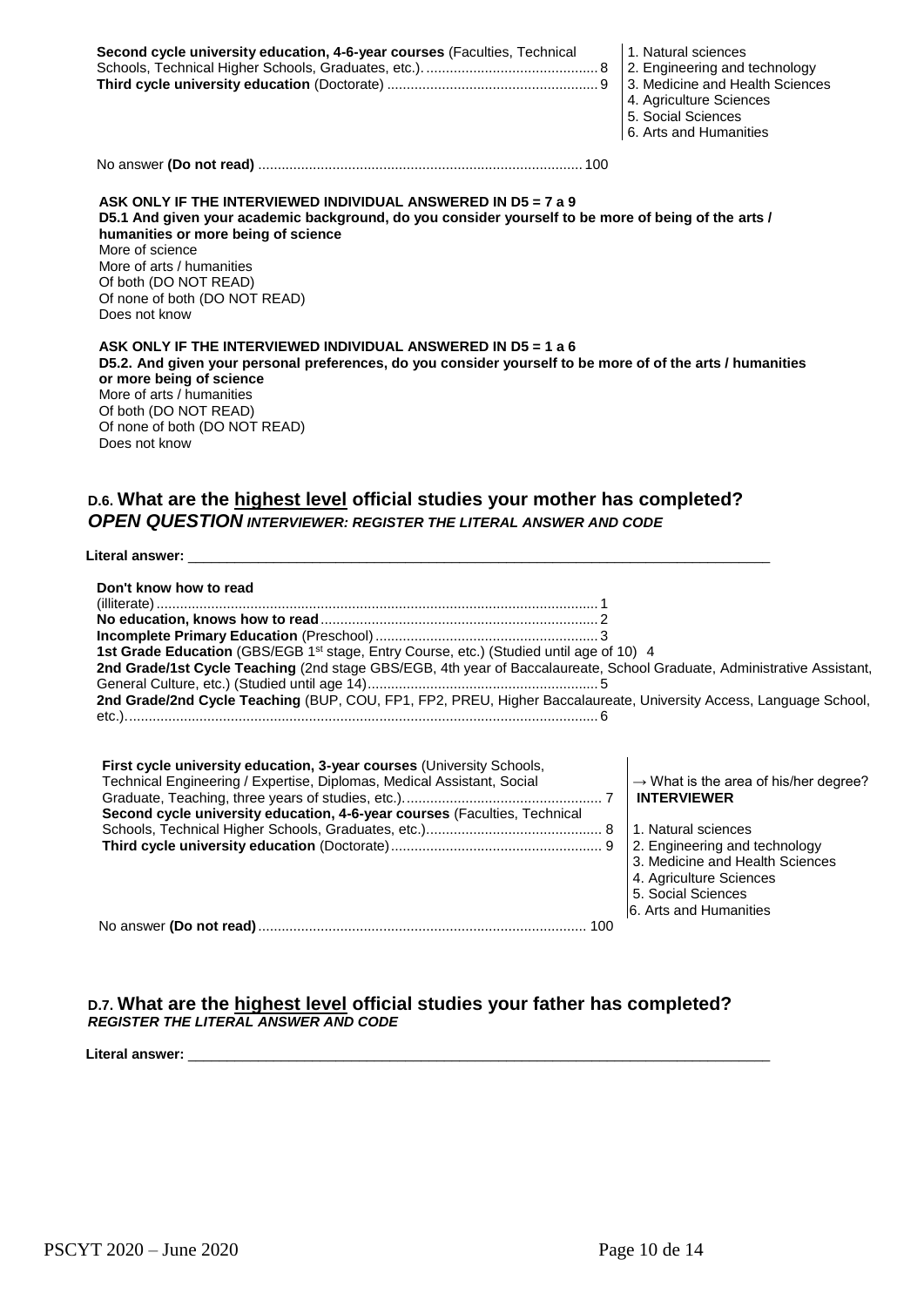| Don't know how to read                                                                                                                          |                                                                                                                                             |
|-------------------------------------------------------------------------------------------------------------------------------------------------|---------------------------------------------------------------------------------------------------------------------------------------------|
|                                                                                                                                                 |                                                                                                                                             |
|                                                                                                                                                 |                                                                                                                                             |
| 1st Grade Education (GBS/EGB 1st stage, Entry Course, etc.) (Studied until                                                                      |                                                                                                                                             |
| 2nd Grade/1st Cycle Teaching (2nd stage GBS/EGB, 4th year of<br>Baccalaureate, School Graduate, Administrative Assistant, General Culture,      |                                                                                                                                             |
| 2nd Grade/2nd Cycle Teaching (BUP, COU, FP1, FP2, PREU, Higher                                                                                  |                                                                                                                                             |
|                                                                                                                                                 |                                                                                                                                             |
| First cycle university education, 3-year courses (University Schools,<br>Technical Engineering / Expertise, Diplomas, Medical Assistant, Social | $\rightarrow$ What is the area of his/her degree?                                                                                           |
| Second cycle university education, 4-6-year courses (Faculties, Technical                                                                       | <b>INTERVIEWER</b>                                                                                                                          |
|                                                                                                                                                 | 1. Natural sciences                                                                                                                         |
|                                                                                                                                                 | 2. Engineering and technology<br>3. Medicine and Health Sciences<br>4. Agriculture Sciences<br>5. Social Sciences<br>6. Arts and Humanities |
|                                                                                                                                                 |                                                                                                                                             |

### **D.8. What do you regard yourself as in religious matters?**

### **D.9.A. . Knowing that the net family income is around 1,100 Euros per month, is your household's family income...?**

**D9.B. And now, without asking you to give me an exact amount, please indicate on this card in which range of the scale the net family income per month of your household is included.** *SHOW THE CARD*

### **D.10.A. Which of these situations are you currently in?**

| $\rightarrow$ Go to D.10.B. |
|-----------------------------|
| $\rightarrow$ Go to D.11.   |
| $\rightarrow$ Go to D.10.B. |
| $\rightarrow$ Go to D.10.B. |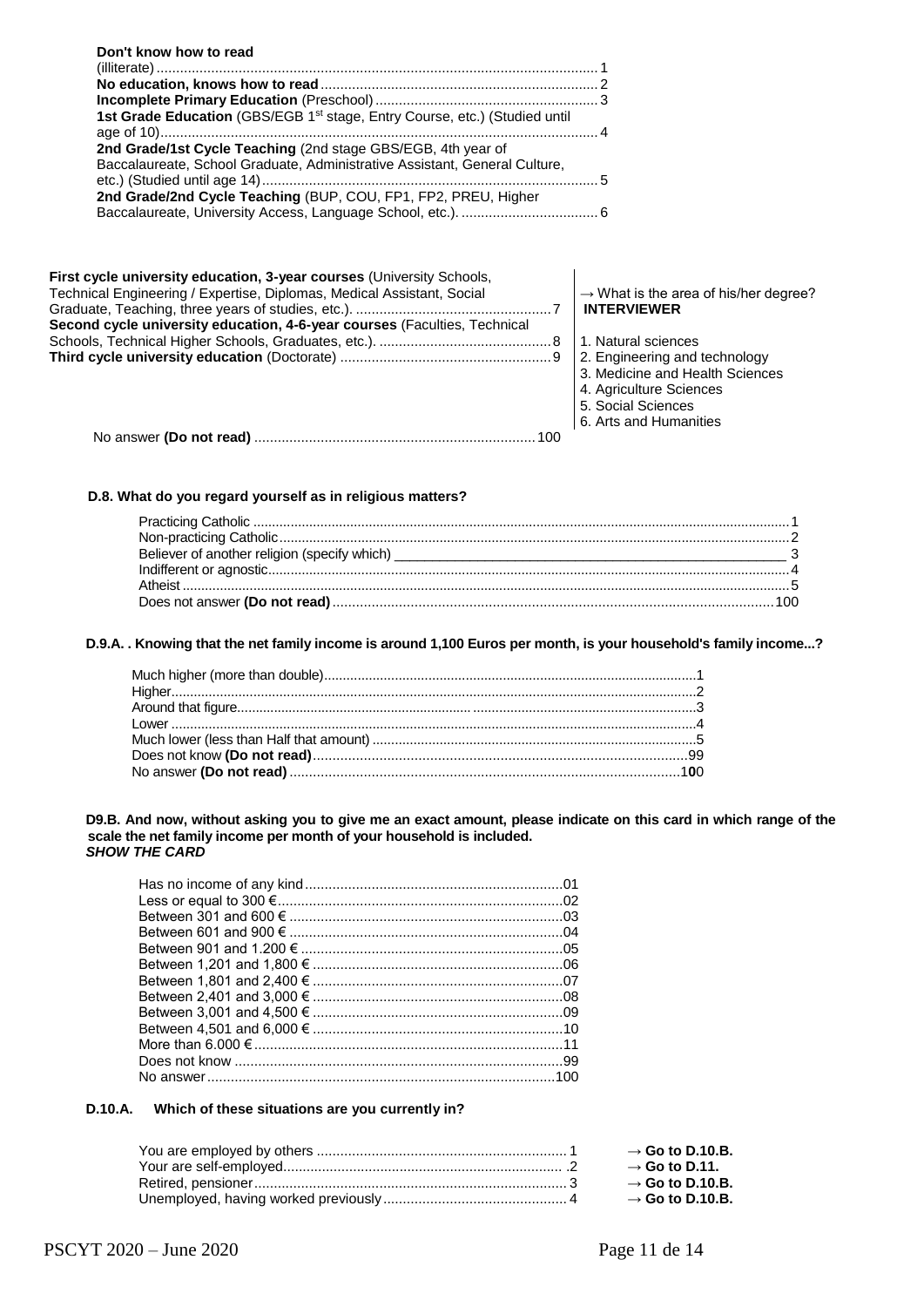#### **D.10.B Ask if in D.10.A. the interviewee responded to codes 1, 3 or 4. What exactly is/was your job/occupation? INTERVIEWER: WRITE DOWN AND SPECIFY IN MAXIMUM DETAIL THE LITERAL ANSWER AND CODE.** Literal answer:

| Professions associated with Second Cycle degrees (Graduate, Architect or           |
|------------------------------------------------------------------------------------|
|                                                                                    |
| Professions associated with First Cycle degrees (Diplomate, Technical Architect or |
| Technical Engineer)<br>05<br>                                                      |
| Foremen<br>റഭ                                                                      |
|                                                                                    |
| 08                                                                                 |
| Skilled workers (carpenters, plumbers, drivers, police, fire-fighters)<br>09       |
|                                                                                    |
| Unskilled workers (labourers, domestic employees, subordinates, janitors, farm     |
| labourers and other unskilled wage earners)                                        |
| Other, please specify<br>. 98                                                      |
| Does not answer (Do not read)<br>100                                               |

→ **Go to D.11.**

### **D.11.1. In which sector/industry/business have you worked most of your working life?**

- 1. Agriculture, livestock and fisheries<br>2. Industry (mining, food industry, tex
- 2. Industry (mining, food industry, textile, graphic arts, chemical industry, etc.)
- 3. Supplies (electricity, water, waste management, decontamination, ...)
- 4. Construction, engineering and architecture
- 5. Commerce, hospitality, catering and distribution
- 6. Information and communications (telecommunications, programming...)
- 7. Professional services (legal, accounting, banking, insurance, human resources, advertising, design,...)
- 8. University and research.
- 9. Education (primary and secondary)
- 10. Public administration and defence
- 11. Culture (literature, humanities, journalism)
- 12. Health care and pharmaceuticals
- 13. Artistic activities (art, crafts, show business)
- 14. Household
- 15. Never has worked
- 16. No answer

#### **ONLY SUB-SAMPLES 1 AND 2**

#### **TO THOSE RESPONDING IN D.10.A.= 1,2 or 6 (EUROBAROMETER)**

**D11.2. Do you think your job could be done by a robot or artificial intelligence in 15 years?**

Yes, totally Yes, mostly Yes, but only partially No, not at all

#### **TO THOSE RESPONDING IN D.10.A.= 3 or 4**

**D11.3. Do you think your last job could be done by a robot or artificial intelligence in 15 years?** Yes, totally Yes, mostly Yes, but only partially No, not at all

### **TO THOSE RESPONDING IN D.10.A.= 5 or 7**

**D11.4. Do you think that the job you are preparing for could be done by a robot or artificial intelligence in 15 years?** Yes, totally

Yes, mostly Yes, but only partially No, not at all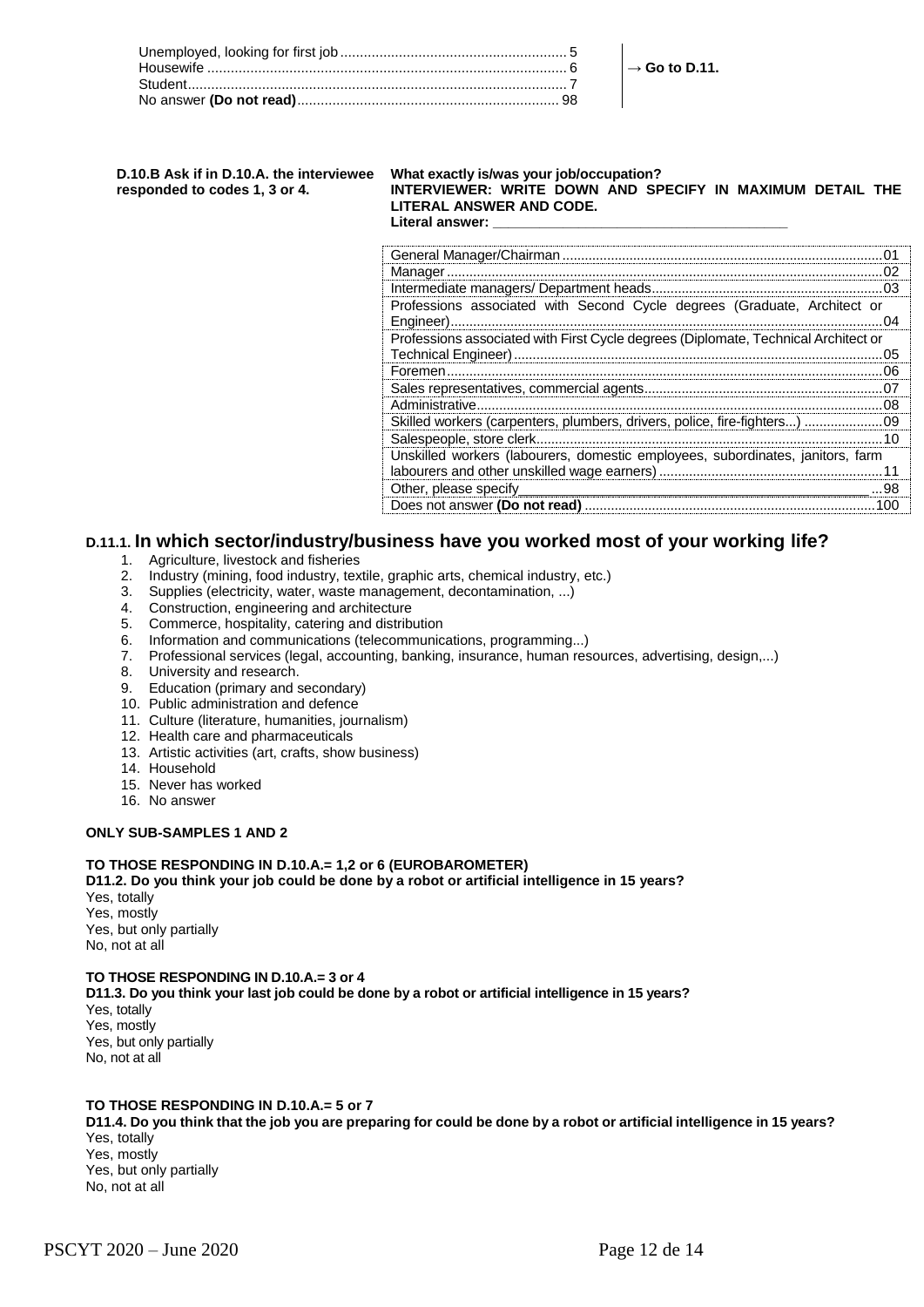### **TO EVERYBODY**

### D.12. On average, how often have you used the internet in the last 3 months?

| $1 \rightarrow$ Go to D.14. |
|-----------------------------|
| $2 \rightarrow$ Go to D.14. |
| $3 \rightarrow$ Go to D.13. |
|                             |

### D.13. Why don't you use the internet or why don't you use it more often?

### **INTERVIEWER: DO NOT READ**

### D.14. Province

| 1 |  |
|---|--|
|   |  |
|   |  |
|   |  |
|   |  |
|   |  |
|   |  |
|   |  |
|   |  |
|   |  |
|   |  |
|   |  |
|   |  |
|   |  |
|   |  |
|   |  |
|   |  |
|   |  |
|   |  |
|   |  |
|   |  |
|   |  |
|   |  |
|   |  |
|   |  |
|   |  |
|   |  |
|   |  |
|   |  |
|   |  |
|   |  |
|   |  |
|   |  |
|   |  |
|   |  |
|   |  |
|   |  |
|   |  |
|   |  |
|   |  |
|   |  |
|   |  |
|   |  |
|   |  |
|   |  |
|   |  |
|   |  |
|   |  |
|   |  |